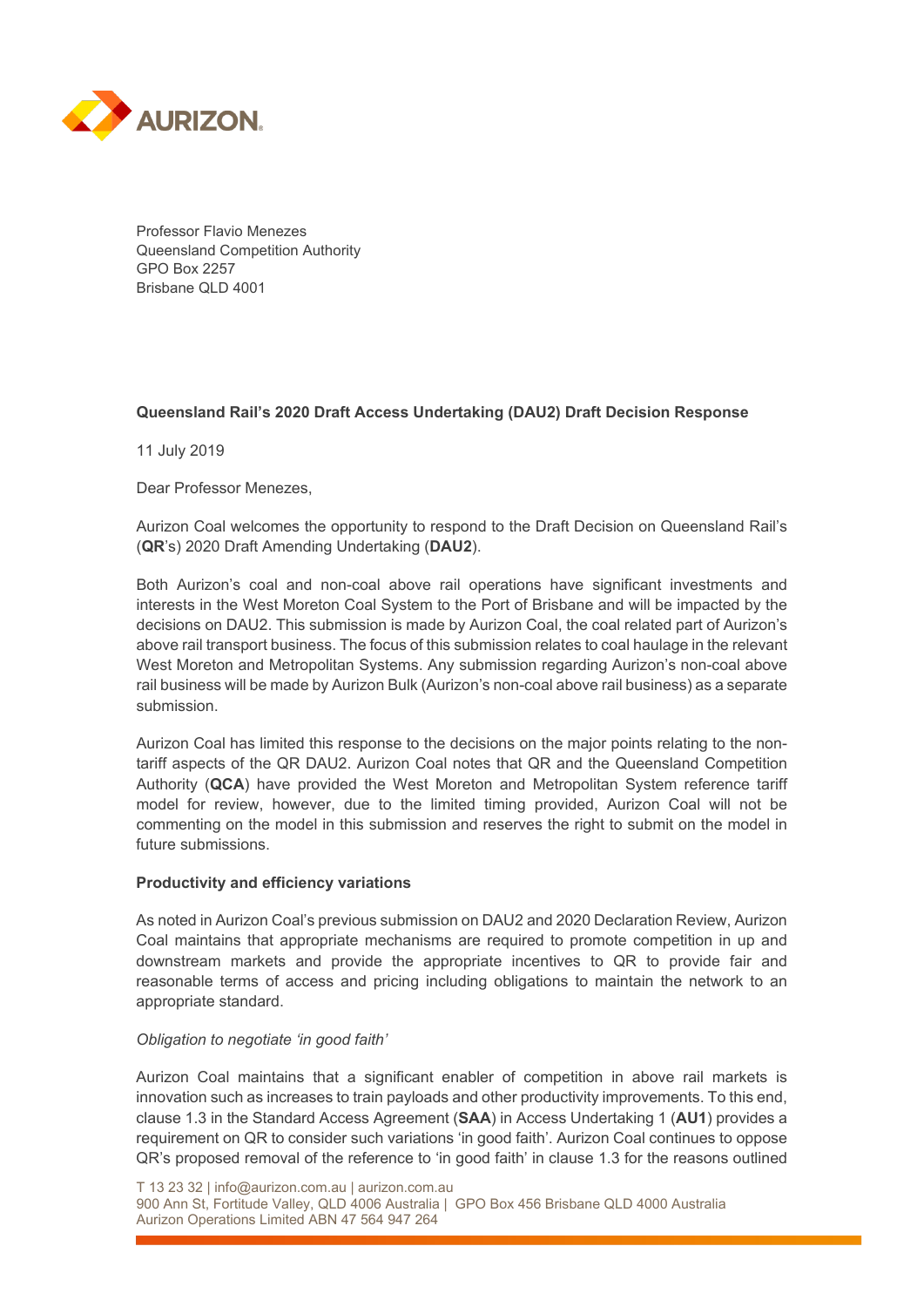in previous submissions and is supportive of the QCA's Draft Decision on this matter. While Aurizon Coal is willing to participate in any negotiation over the definition of the phrase for the purposes of the SAA, Aurizon Coal does not believe that a definition is required as the phrase already takes a well-defined legal meaning.

## *Supply chain collaboration*

Productivity improvements are integral to ensuring sustainability and efficiency of the West Moreton Coal System for Aurizon Coal and its customers. This is particularly the case in the West Moreton Coal System where uncertainty in the declaration of QR's Network and New Hope's New Acland Stage 3 Project are yet to be resolved; and / or there is increasing constraints on freight capacity through the Metropolitan System due to increased demand and supply of passenger services, including as a result of such projects as Cross River Rail.

Aurizon Coal wishes to reiterate that QR should be obliged to work with the supply chain to identify potential productivity and efficiency improvements and investigate whether they represent a more cost effective and efficient mechanism to meeting or increasing supply chain demand. To the extent the joint investigations determine to a reasonable degree of certainty that it is a more cost effective and efficient means of increasing or meeting demand; QR should be obligated to implement those productivity or efficiency improvements. This is on the basis that QR will be given the opportunity to consider any operational or safety related implications of those proposed productivity or efficiency variations as part of the investigation process. To this end, existing supply chain groups, such as the South West User Group in the West Moreton system, are appropriate forums for these investigations to occur.

## **Operating Requirements Manual**

Aurizon Coal supports the QCA's Draft Decision maintaining the Operating Requirements Manual (**ORM**) in Schedule 5 of the Undertaking as QR has not proposed appropriate change management procedures associated with their proposal of removal. Aurizon Coal is supportive of the QCA's proposal to adopt a similar approach to Aurizon Network's System Rules which enables variations through a regulated consultation process with QCA oversight but which would reduce the regulatory burden on QR.

# **Train Planning Principles**

## *New Category of Possessions – 'Ad Hoc Planned Possessions' and Accommodation of Special Events*

Aurizon Coal supports the QCA's comment that QR should explain the inclusion of the new category of possession named 'Ad Hoc Planned Possessions'.

Aurizon Coal wishes to reiterate our concern about the capacity implications of these possessions and the consequential increased variability of the MTP and availability of pathing. Should the QCA be minded to allow the inclusion of 'Ad Hoc Planned Possessions' upon QR's explanation of the requirement, Aurizon Coal supports the QCA's suggestion in the Draft Decision of utilising the Western Corridor Alignment Calendar to record any 'Ad Hoc Planned Possessions' provided that the QR has appropriate obligations to consult with Access Holders & Operators (aligned with the requirements for Planned Possessions under AU1) and regularly update the calendar.

Aurizon Coal also considers that QR should have sufficient advance notice of Special Events such that they can be scheduled in advance and included in the Western Corridor Alignment Calendar in similar timeframes to 'Ad Hoc Planned Possessions'. Given this, Aurizon Coal submits that the same obligations as to process and timeframes should apply to update the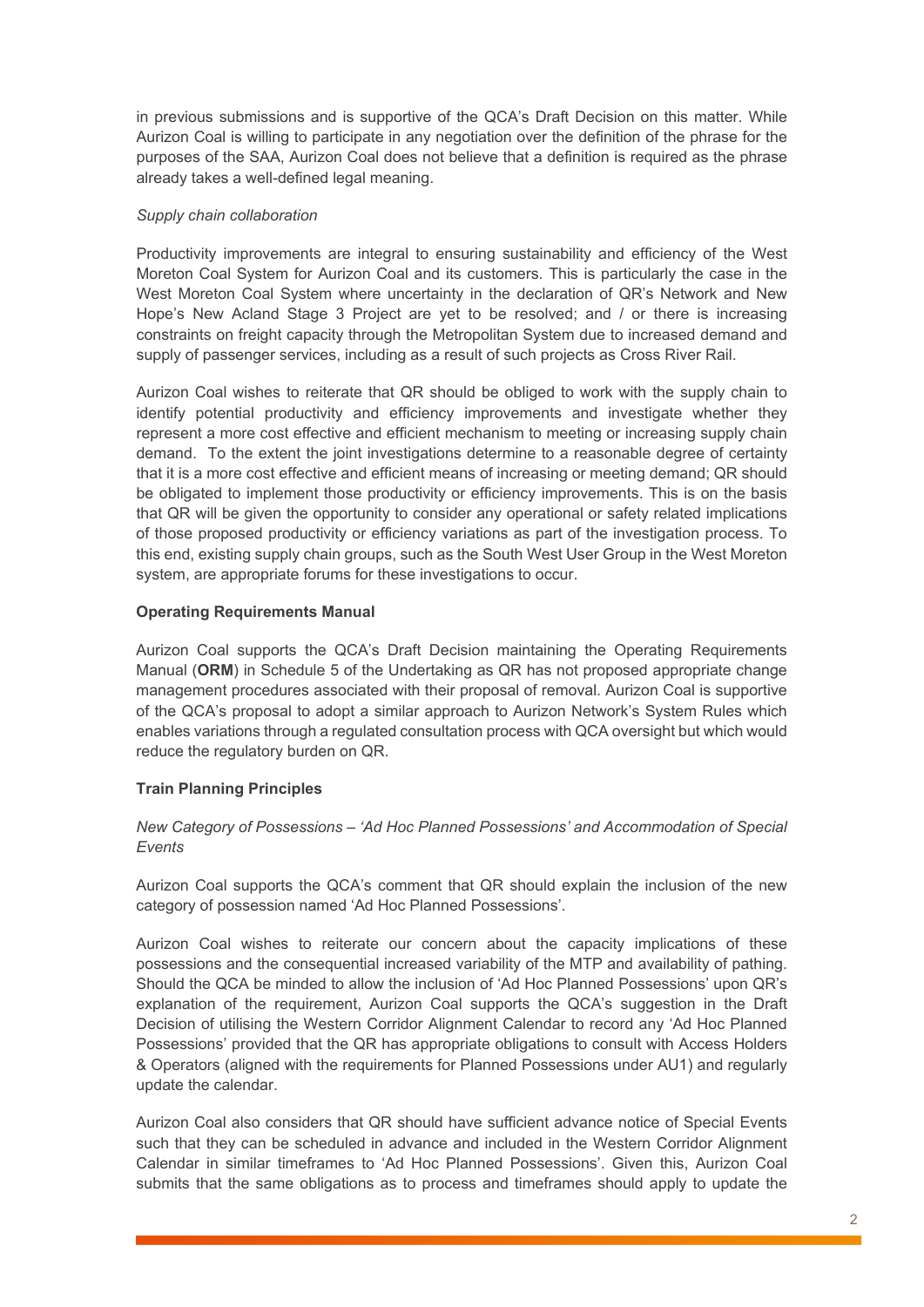Western Corridor Alignment Calendar for Special Events and that Special Events notified to QR at short notice should be dealt with only by exception (but maintaining a requirement to notify stakeholders in a timely manner).

## *MTP Modification Consultation*

Aurizon Coal is supportive of the QCA's Draft Decision that further clarity is required in relation to existing Train Planning Principles in Schedule F – Network Management Principles (**NMP**) in AU1 (which QR proposes to largely hold over into DAU2). Aurizon Coal will await QR's redrafting, particularly in relation to clause 2.1(m), to comment further on the appropriateness of the changes.

## *Disputes over Planned Possessions*

Aurizon Coal is supportive of the QCA's Draft Decision that any Planned Possessions subject to dispute should be delayed until any dispute raised is resolved and that the ability to dispute should be extended to include 'Ad Hoc Planned Possessions' (if approved) and Special Events. Aurizon Coal considers that the timeframes for MTP consultation on Planned Possessions (which would include consultation on 'Ad Hoc Planned Possessions' and Special Events) are sufficient to enable the raising of a dispute at least 60 days prior to the commencement of the Planned Possession. This deadline is sufficient to have regard to QR's interests.

## *Network Control Principles*

Aurizon Coal is supportive of extending the on-time windows for freight rail to +/- 15 minutes. This is consistent with standard timeframes for freight rail operators for other network providers. Aurizon Coal submits that the windows for on time performance for freight rail and QR's Planned Possessions should be aligned.

#### **Master plan funding arrangements**

Aurizon Coal notes the QCA's Draft Decision on QR's obligation to provide master plans being dependant on user funding but submits that the scope, process and time parameters of the plan must be agreed between QR and stakeholder funders prior to any funding being committed. There should also be a commitment by QR to consider and implement operational and productivity improvements.

# **Reporting**

Aurizon Coal is supportive of the Draft Decision that on time performance for Planned Possessions is set at a threshold of +/- 15 minutes. This timing would then align with appropriate on-time freight rail windows. Aurizon Coal submits that tracking the number of early or late Planned Possessions to review the fifteen-minute threshold during the next undertaking period would be beneficial to determine that the threshold was set at an appropriate level.

On 'Ad Hoc Planned Possessions', Aurizon Coal agrees that, should this category be introduced, QR should be obligated to report on their use and impact on the variability of the MTP and availability of pathing to understand the impact on contracted Train Service Entitlements and pathing utilisation.

In addition to reporting of 'Ad Hoc Planned Possessions', Aurizon Coal sees benefit in establishing a requirement to report on all other types of possessions, including urgent or emergency possessions as well as any imposed Temporary Speed Restrictions (**TSRs**). This will allow for better clarity on how these possessions and TSRs are impacting the supply chain